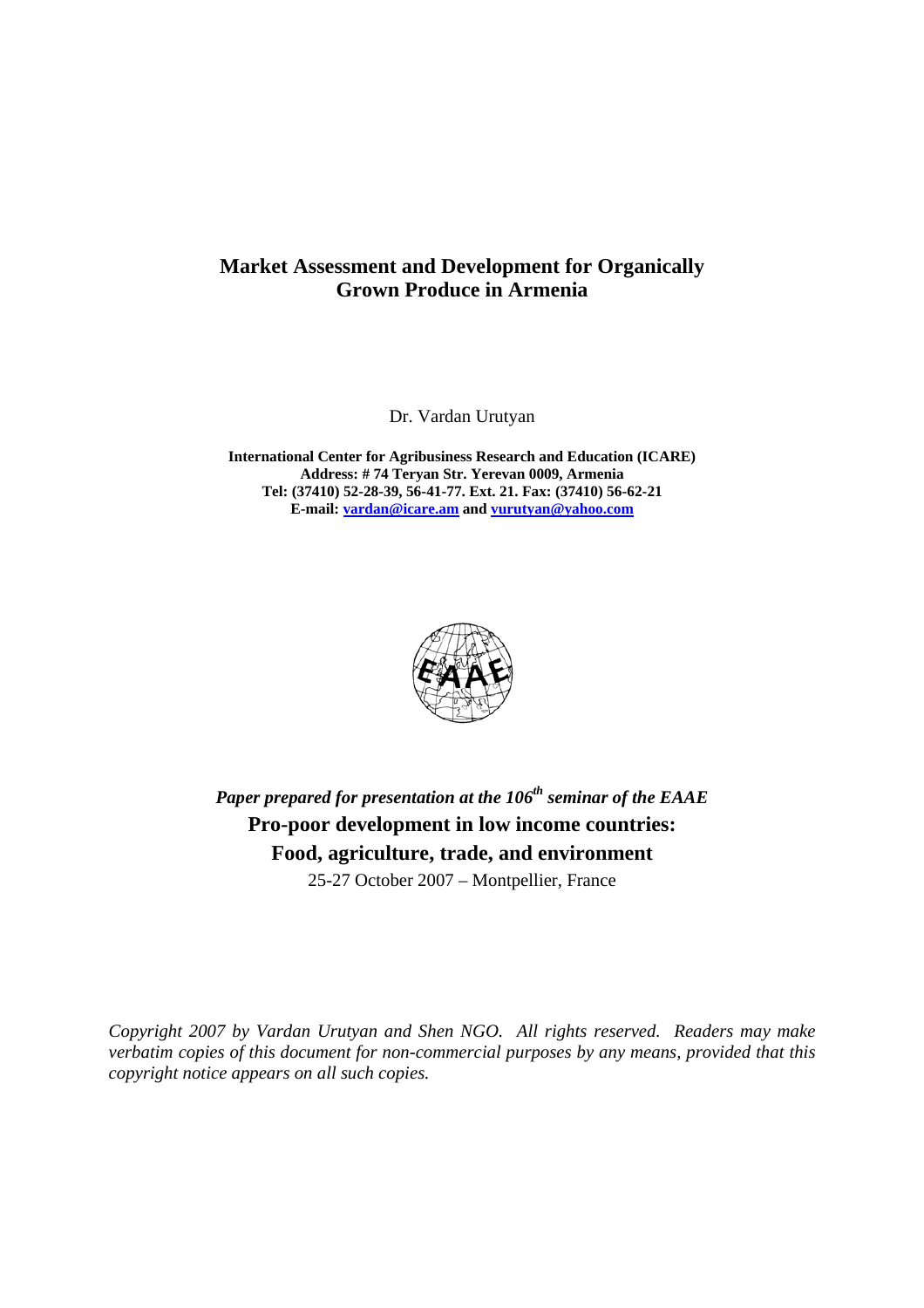## **Abstract**

Until recently it could have been said that organic farming was an intermittent technique limited to only a few countries. However, in the last few years a boom was emerged which has led to a drastically different situation when this technique is widely used in almost all the countries and is currently flourishing. Armenia is not exclusion in this regard. Armenia has the potential for developing high value organic production of a variety products like: fresh and processed fruits and vegetables, honey and aquaculture products, medicinal and culinary herbs. Appropriate altitude from sea level and the climate create favorable conditions for Armenia to grow a variety of organic fruits and vegetables. In particular, Armenia is rich with apples, apricots, pears, plums, pomegranates, cherries and strawberries. As for vegetables, the following products are expected to be competitive also in foreign markets when produced using organic methods: onion, radish, garlic, cabbage, spinach, asparagus, tomato, eggplant, bean, pepper, carrot, watermelon and many others.

The study determines the level of knowledge about organic products in Armenia, analyzes the potential consumers' attitudes towards organic foods and reveal the critical aspects that distinguish organic products. The study focuses on the potential Armenian consumer of organic produce. The study will empirically evaluate which demographic characteristics cause consumers to be more willing-to-pay for organically grown produce in Armenia. The likelihood of paying a premium for organic produce will also be evaluated.

**Keywords:** organic produce, market assessment, willingness-to-pay, certification.

## **Introduction**

Until recently it could have been said that organic farming was an intermittent technique limited to only a few countries. However, in the last few years a boom was emerged which has led to a drastically different situation when this technique is widely used in almost all the countries and is currently flourishing. Armenia is not an exclusion.

Armenia has the potential for developing high value organic production of a variety products like: fresh and processed fruits and vegetables, honey and aquaculture products, medicinal and culinary herbs (AOAF and DAI-ASME, 2005). Appropriate altitude from sea level and the climate create favorable conditions for Armenia to grow a variety of organic fruits and vegetables. In particular, Armenia is rich with apples, apricots, pears, plums, pomegranates, cherries and strawberries. As for vegetables, the following products are expected to be competitive in foreign markets when produced using organic methods: onion, radish, garlic, cabbage, spinach, asparagus, tomato, eggplant, bean, pepper, carrot, watermelon and many others (AOAF and DAI-ASME, 2005).

There are several factors which encourage organic movement in Armenia. First, Armenian farmers have been using very low quantities of different chemical inputs, fertilizers, and plant protection means during the last decade. According to the Ministry of Agriculture (2004) the volume of N- fertilizer consumed in Armenia went down from 25,000 tons in 1992 to as low as 5,000 in 2001. In the last decade, the use of mineral fertilizers was reduced by 10 times, and plant protection means – by 10 times. Second, in comparison to conventional, organic production is quite labor-intensive and can result in greater to diseases and insects. In Armenia, cheaper labor is widely available than in many other countries and they use very simple product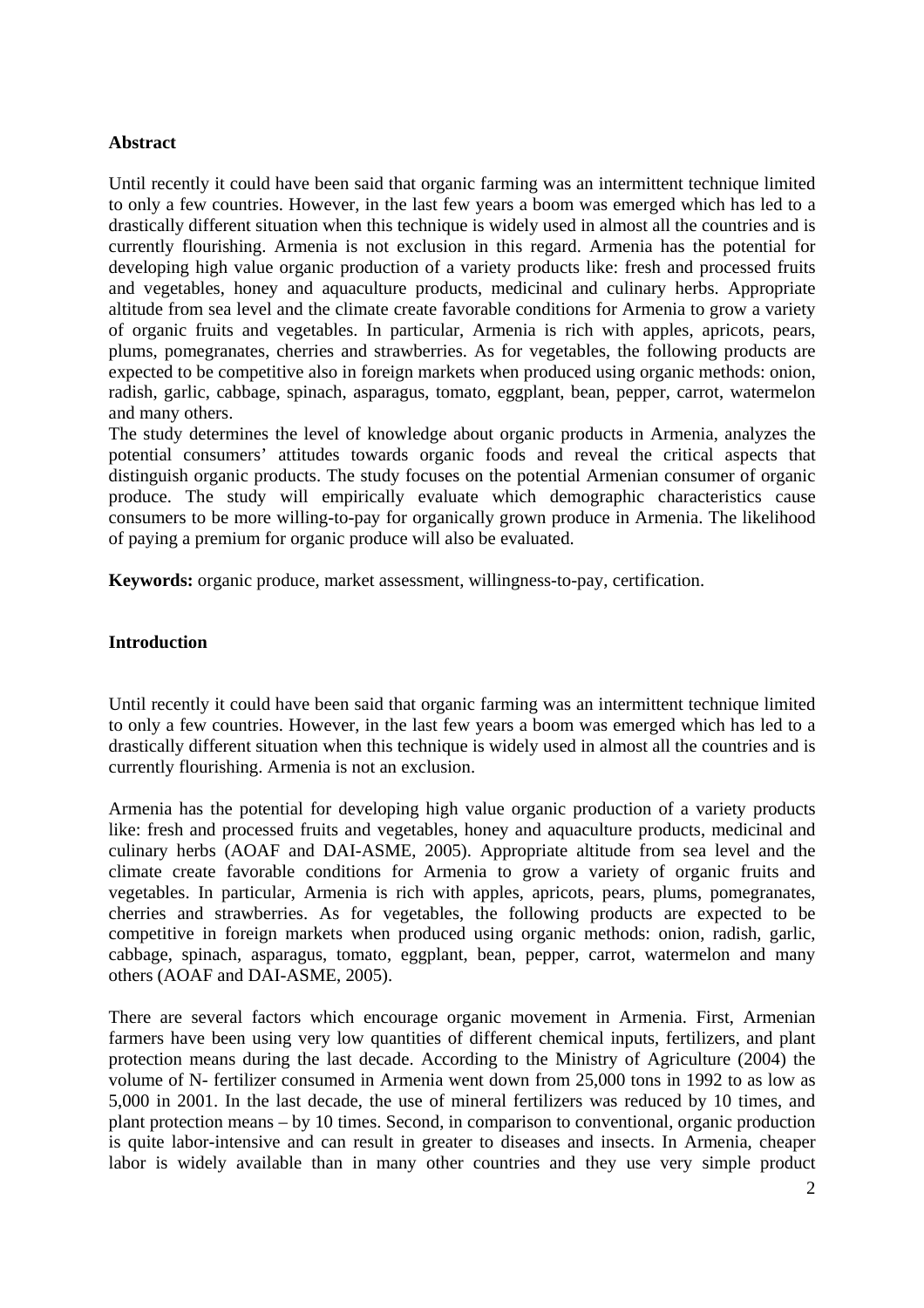processing techniques. Another positive factor is that currently there are many local and international organizations stimulating the organic farming in Armenia. Organizations like SHEN NGO, ECOGLOBE, USDA, DAI-ASME, GTZ, FAO, and the Ministry of Agriculture are studying the potential of organic agriculture in Armenia.

SHEN NGO was one of the pioneers of organic movement in Armenia. Established in 1988, SHEN is considered to be one of the oldest NGOs in Armenia. The first steps were started in 2002 in the scope of a regional project. Financial assistance was provided by the Swiss Development Corporation and EPER (Switzerland). These steps included studying international experience and adopting organic production standards and develop a basement for establishing a certification body. Finally, "ECOGLOBE" organic certification body was established in 2002, which now offers organic Control and Certification services to its clients based on international requirements. Thus, SHEN is aspiring to build and develop the organic produce sector in Armenia for the sake of both small farmers and consumers. It's worth mentioning the SHEN NGO's ongoing activities towards the development of organic farming in Armenia. Approximately 100 ha of organic fruit orchards have been established on the community reserve lands in Armavir and Aragatsotn marzes (provinces). They produce apricots and peaches for drying in solar dryers. A brand new peach orchard of 25 ha was established in Ayrum, which will become productive in the nearest future. Later, a pilot project was initiated by SHEN in 2003 aiming at stimulating fruit and vegetable farmers to adopt organic production standards. Around 25 farmers from Tavush, Vardenis, Sisian and Armavir started practicing organic methods on their plots. More than 1 ton of organically grown produce was received. Professional staff of SHEN is spreading out the knowledge and awareness about the organic farming and explaining to farmers the importance of inspection, control and certification, which are very important for further development. SHEN currently sells to around 30 consumers the majority being foreigners. Customers are notified by e-mail what is available for delivery. Deliveries are done to home or offices as requested by the consumers.

The main objectives of this study are to conduct market assessment for organically grown produce in Yerevan and define strategies for future development of the sector. To achieve these initial objectives, the study has been broken down into several secondary objectives:

- Determine the level of knowledge about organic products in Armenia.
- Analyze potential consumers' attitudes towards organic foods.
- Reveal the critical aspects that distinguish organic products.
- Determine the shopping habits of potential customers.
- Determine the criteria which support or discourage the consumption of organic products.

## **Literature Review**

Enormous amount of studies and research were conducted by many authors in the field of organic agriculture. There are organic demand studies, consumer behavioral studies, studies to predict willingness-to-pay (WTP) a premium for organically grown produce and many other studies available in the literature. Although some organic demand studies have been carried out in the past, the market for organic produce has quickly flourished in recent years. Increasing awareness of organic farming calls for new research to reveal the current dynamics of organic market.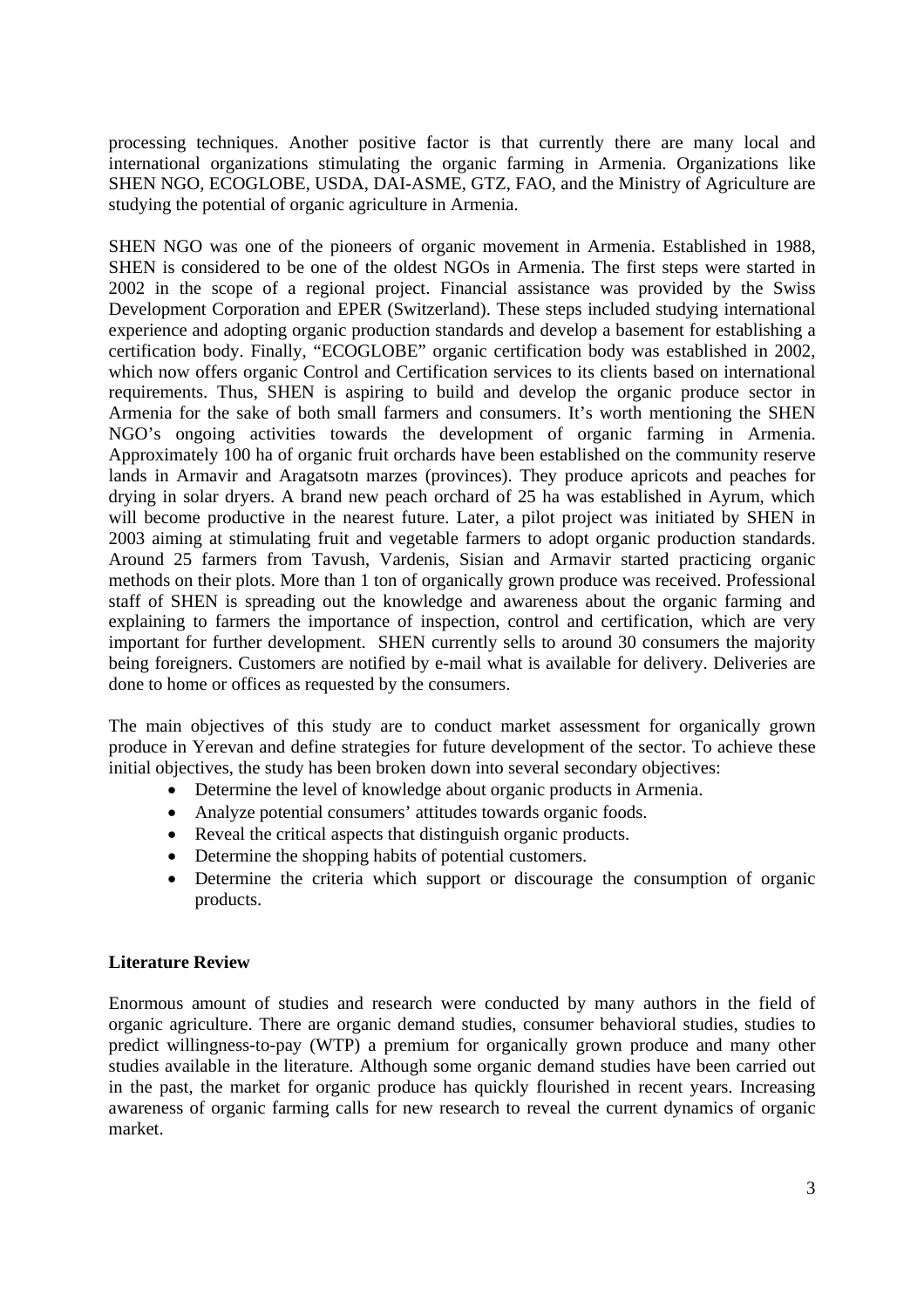According to several studies, the *image of organic products* is generally positive due to their perceived health value, product safety and natural purity (Beharrel and Macfie, 1991, Spiller and Luth, 2004, etc). In most studies gender and income are among the most significant determinants affecting the willingness-to-pay for organically grown produce. These studies found that willingness-to-pay for food risk reduction increases with income (Elnagheeb and Jordan, 1990) and Underhill and Figueroa (1996), cited by Govindasamy (1999), both reported that higherearning individuals were the most likely to pay a premium for a certified organic produce. Weaver and et al. (1992) reported that 56 percent of consumers indicated a willingness-to-pay of at least a 10 percent premium to obtain organic tomatoes. Only 19 percent of their sample indicated that they were unwilling to pay any premium at all. Huang (1993) reported a gender significance, which showed that females are more likely than males to pay a premium for organic produce. Misra et al. (1991) reported a negative correlation between education and willingnessto-pay for organic produce. Many authors (Zellner, Degner 1989) also showed results that higher-educated consumers exhibit a lower willingness-to-pay for safer food.

Conflicting results regarding the marginal age effect also have been documented. Although Buzby, Ready and Skees (1995) showed age to be inversely correlated with willingness-to-pay for organic produce, Zellner and Degner (1989) reported findings where older consumers are more likely to pay higher prices for higher level of food safety. Thompson (1998) suggests that demand is positively related to household size, and has mixed relationship to age (young and older middle-aged adults tend to buy the most organic produce). Education has an interesting effect in that it is positively related to demand unless post-graduate education is pursued in which case the opposite holds (Ward et al. 2004). Thompson suggests that income may not be related to organic purchases, while noting that many studies generally suggest a positive relationship between income and organic consumption.

Thompson and Kidwell along with Loureiro, McCluskey and Mittelhammer (1999, 2000) cited by Ward, Hunnicutt and Keith (2004) found that the presence of children under 18 increased purchases of organic produce. In their study Thompson et al. argued that the ages of children would be important and pointed to the size of the organic baby food market.

The inconsistencies of past and present studies may be the result of changes within the growing market for organically grown produce. New data and research studies are warranted to provide a clearer picture of the present structure of the organic market.

The present study focuses on the potential Armenian consumer of organic produce. The study will empirically evaluate which demographic characteristics cause consumers to be more willing-to-pay for organically grown produce in Armenia. The likelihood of paying a premium for organic produce will also be evaluated.

## **Data and Methodology**

## *Data*

Experience in other countries and past conducted research studies tell that initial target population is urban and upper income. The target market in Armenia is dominated by Yerevan because of the concentration of people who have the aforementioned characteristics. In addition to high income Armenians, they include the international community associated with foreign governments, organizations and businesses (Parks 2005). Taking the aforementioned facts into consideration a total of 107 surveys have been conducted. The sampling plan was developed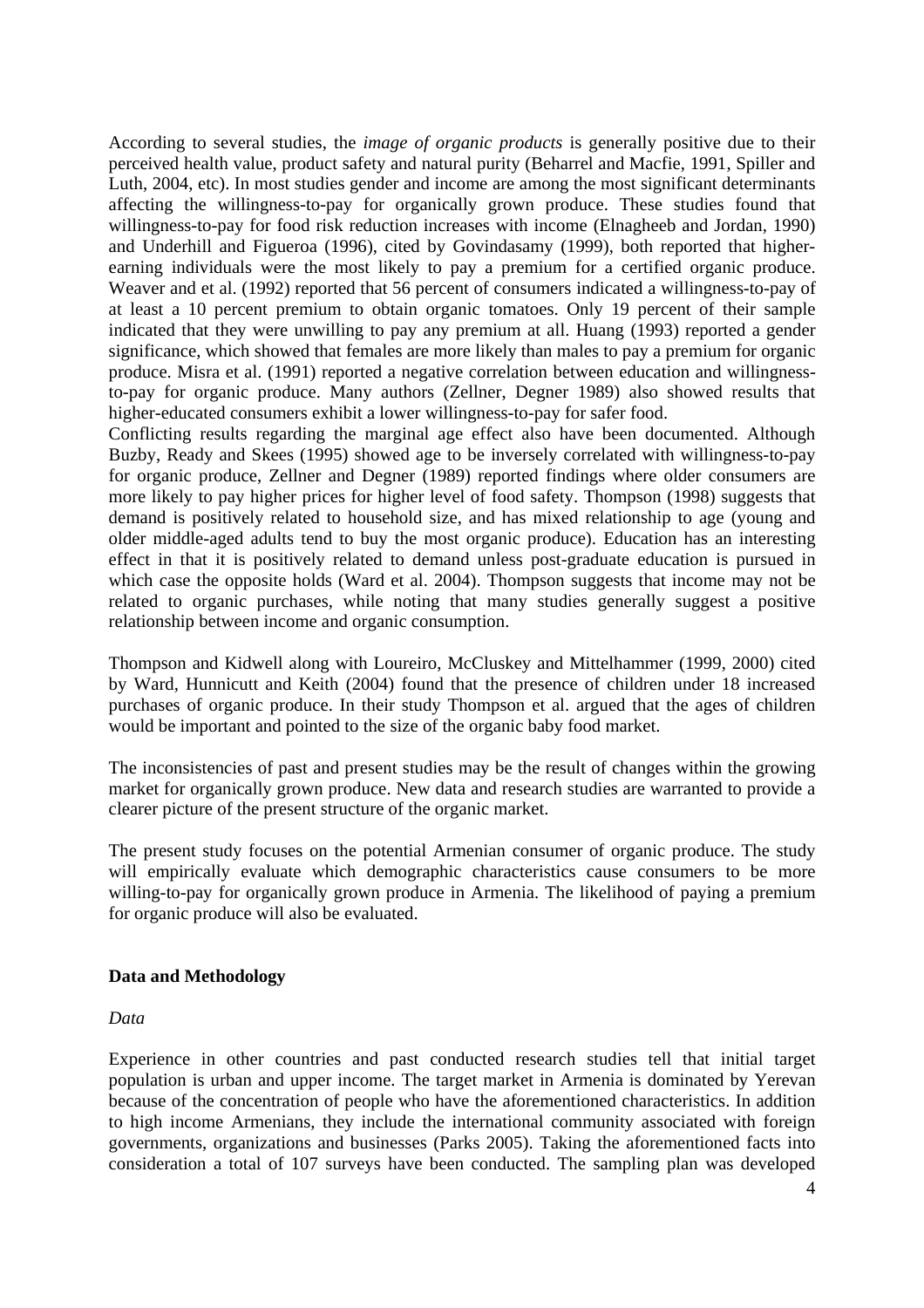according to Cost-Basis Approach, using the Purposive Sampling (Lincoln and Cuba, 1985), aiming at selecting sectors and people from whom the most could be learnt. The respondents were employees of international organizations, foundations, international programs and projects who are considered high income and high-educated people. Most of them have earned degrees in Western Universities and have on average high paid jobs. These people were contacted randomly.

The representatives of the following organizations took part in the survey: Ameria Consulting, Armenia 2020, H2Economy, Agribusiness Teaching Center, Credit Guarantee Fund, USAID Primary Health Reform Program (EMG), and USAID Alliance to Save Energy, Center for Agribusiness and Rural Development (USDA FAS), Eurasia Foundation, Cascade Holding, World Bank Yerevan office, International Center for Agribusiness Research and Education, KPMG, and Armenian Forests NGO.

# *Methodology*

As the objectives of this study had been defined, the corresponding questionnaires were designed on a series of one answer questions and other multi-answer questions classified into several blocks to find out the socio-demographic characteristics, level of knowledge, shopping habits and attitude towards organic produce. A questionnaire was designed for potential customers containing questions on consumer behaviors, attitudes, perception about organically grown produce, mainly fruits and vegetables, questions measuring the familiarity and understanding the concept of "Organic Produce." The questionnaire was then codified to transform the responses into numeric variables. The data file was analyzed using SPSS (11.5 professional) program using frequencies, cross tabulations and Likert-type scale analysis. Finally, a correlation analysis was carried out to determine the degree and the direction of the association found between some of the variables.

## **Results and Discussion**

The major findings of the study are presented in this section. First, results from the potential consumer sample are presented. The sample was stratified according to age and sex variables. The resulting distribution can be seen in the following table.

|              | Age of the respondent |                      |                    |                    |              |
|--------------|-----------------------|----------------------|--------------------|--------------------|--------------|
| Gender       | $<$ 25 years<br>old   | $26-35$ years<br>old | 35-49 years<br>old | $>50$ years<br>old | <b>Total</b> |
| Female       | 15                    | 12                   |                    |                    | 5Ü           |
| Male         |                       | 14                   | 27                 |                    |              |
| <b>Total</b> | 24                    | 26                   |                    |                    |              |

**Table 1: Distribution of the sample according to age and sex variables** 

Source: Drawn up by the author.

Results show that a slight predominance of men (53.3%) in comparison to women (46.7%) is observed with special emphasis on the age group between 35-49 years old (41%).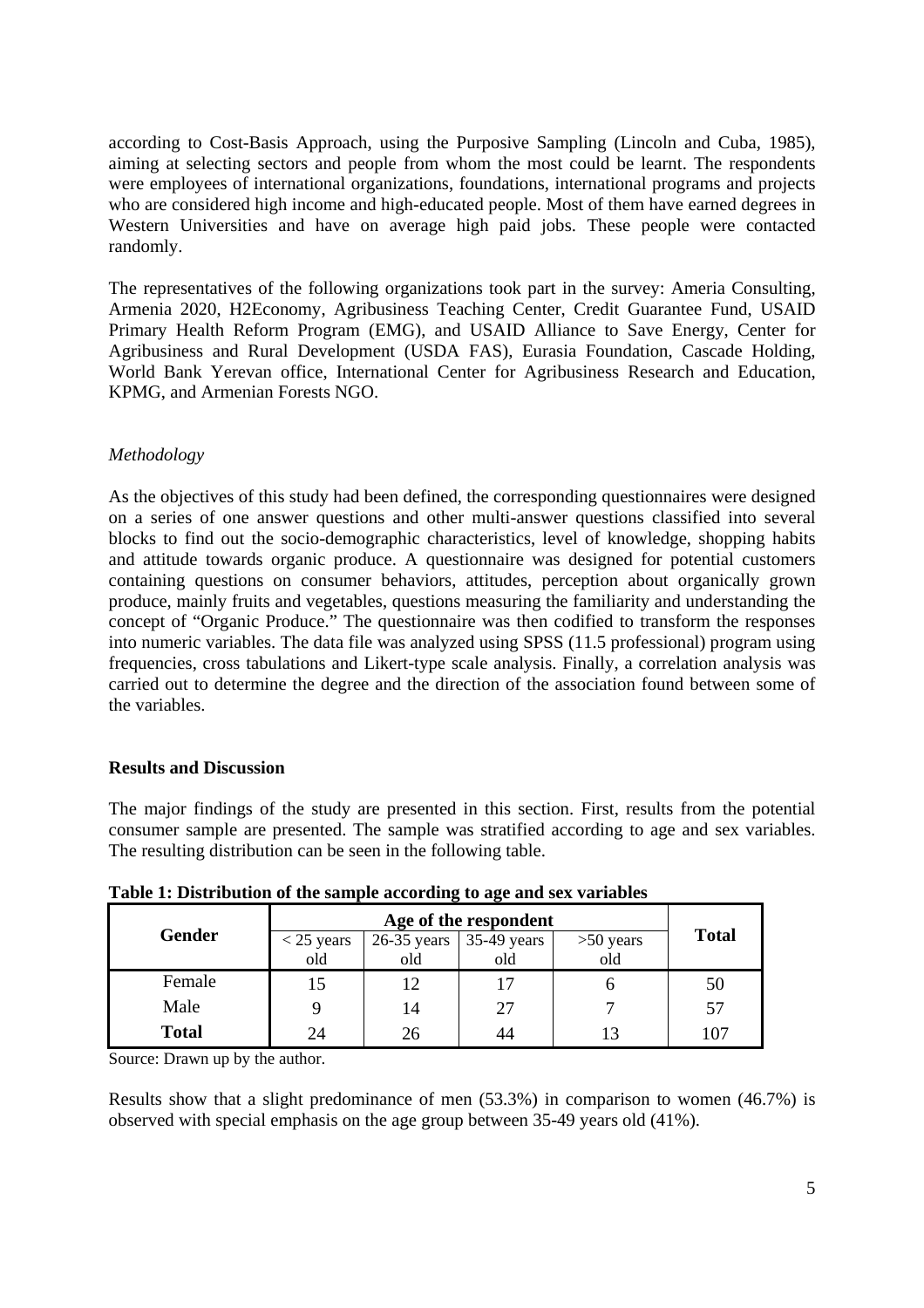| <b>Profession</b> | Frequency                   | Percent |
|-------------------|-----------------------------|---------|
| wage earner       | 84                          | 78,5    |
| student           | 10                          | 9,3     |
| housewife         |                             | 8,4     |
| civil servant     | $\mathfrak{D}$              | 1,9     |
| pensioner         | $\mathcal{D}_{\mathcal{L}}$ | 1,9     |
| <b>Total</b>      | 107                         | 100,0   |

|                        | $1 - 1 - 1 - 1 - 1 = 0$ |       |
|------------------------|-------------------------|-------|
| secondary              |                         | 3,7   |
| technical college      |                         | 3,7   |
| non complete<br>higher | 14                      | 13,6  |
| higher education       | 61                      | 56,8  |
| PhD/MS                 | 24                      | 22,2  |
| <b>Total</b>           | 107                     | 100,0 |
|                        |                         |       |

**Education Frequency** Percent

| <b>Average family</b><br>monthly income | Frequency | Percent |
|-----------------------------------------|-----------|---------|
| < 50,000                                | 3         | 2.8     |
| 51,000-100,000                          | 14        | 13,1    |
| 101,000-200,000                         | 37        | 34,6    |
| $> 201,000$ AMD                         | 53        | 49.5    |
| <b>Total</b>                            |           | 100.0   |

| <b>Number of family</b><br>members | Frequency | Percent |
|------------------------------------|-----------|---------|
|                                    |           | 1,2     |
| $2 - 3$                            | 38        | 35,8    |
| $4 - 5$                            | 56        | 51,9    |
| > 5                                | 12        | 11,1    |
| <b>Total</b>                       | 107       | 100,0   |

Source: Drawn up by the author.

Regarding the profession, around 79% of the respondents are wage earners, meaning that they are employees of the already mentioned organizations. More than 56% of the people surveyed have university degrees, and 22% hold PhD or MS degrees (cumulative percentage of higher education 79%). As for the income level, around 49% of people surveyed belong to a social class with a relatively high income (35% with a monthly family income of  $101,000 - 200,000$  AMD).

Taking into consideration the NSS data, in general, average monthly household income is slightly over 25,000 AMD in Armenia. The average family size of the households is 4.2. Around 63% of the respondents have large families. Approximately 36% of households surveyed have 2- 3 members (See Table 2). About 54.2% of the people surveyed didn't have children less than 17 years old in the family. Approximately 32% had only one and 12% - two children under 17 years old (See Table 3).

|                | ヽ<br>$\overline{ }$<br>Frequency | $\cdot$<br>Percent |
|----------------|----------------------------------|--------------------|
| None           | 58                               | 54,2               |
| One            | 34                               | 31,8               |
| Two            | 13                               | 12,1               |
| Three and more | 2                                | 1,9                |
| <b>Total</b>   | 107                              | 100,0              |

**Table 3: Number of children (under 17 years old) in the family.**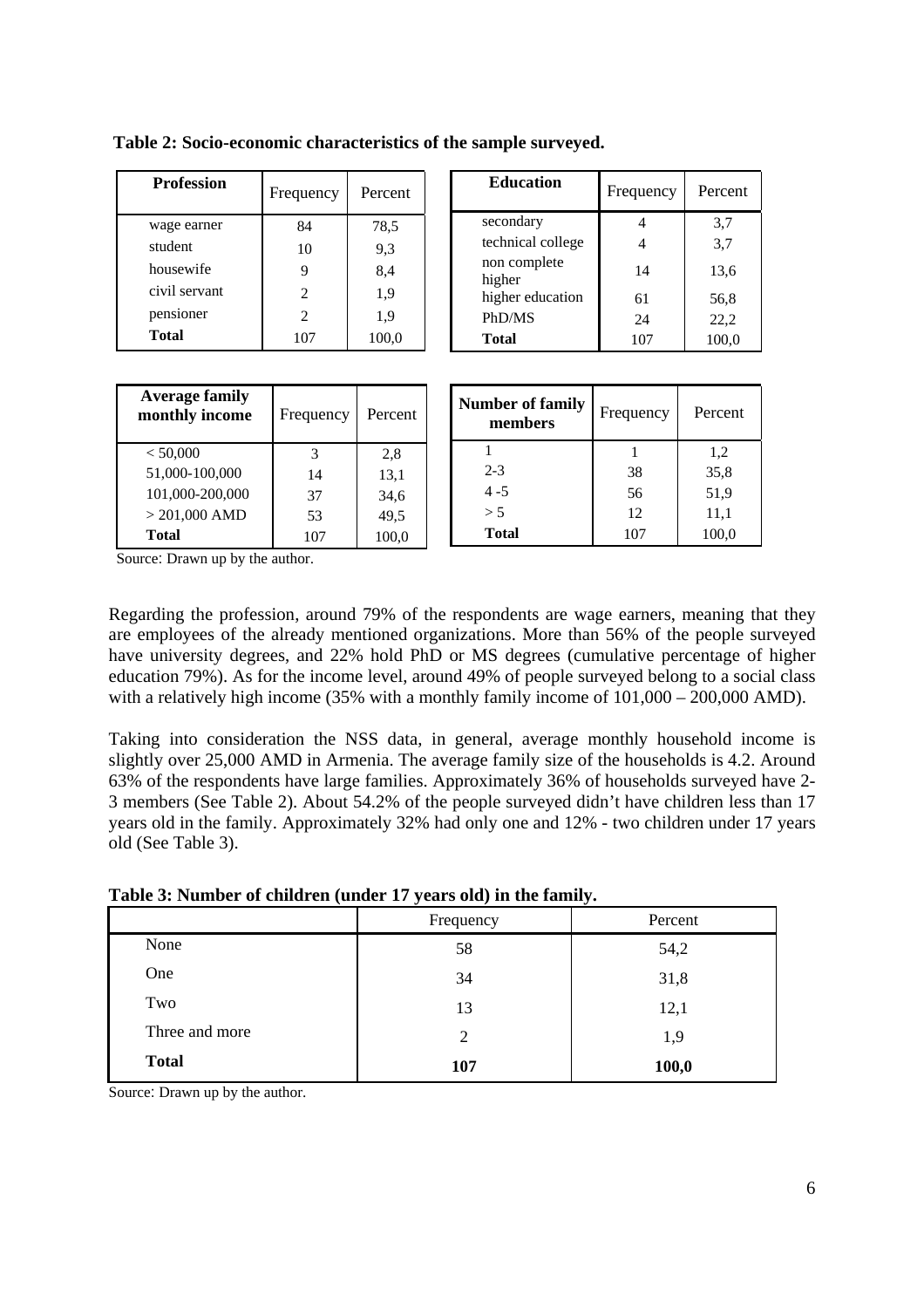## **Issues related to Shopping Habits**

Most of the respondents (45.7%) usually buy fruits and vegetables from "farmer market", which is considered to be a wholesale market for fresh produce. About 23.5% buy from street markets and 16% from retail outlets. Only 11% of the people surveyed buy fruits and vegetables from supermarkets (See Table 4).

|                  | Frequency | Percent |
|------------------|-----------|---------|
| Farmers market   | 49        | 45,7    |
| Specialized shop |           | 3,7     |
| Supermarket      | 12        | 11,1    |
| Street market    | 25        | 23,5    |
| Retail outlet    | 17        | 16,0    |
| <b>Total</b>     | 107       | 100,0   |

#### **Table 4: Where do you buy fruits and vegetables from?**

Source: Drawn up by the author.

The respondents were asked to rate the importance of the factors affecting the fruit and vegetable consumption. A Likert-type scale from 1 to 5 was used, (1 being not very important and 5 - very important). The following table indicates that consumers give much importance to these factors: freshness, taste and useful features. This is a definitely positive result. Visibility in the shop and packaging are not so important factors affecting the consumption (See Table 5).

| <b>Affecting Factors based on importance</b> | <b>Mean</b> | St. Dev. |
|----------------------------------------------|-------------|----------|
| Price                                        | 3,479       | 1,302    |
| Taste                                        | 4,230       | 0,979    |
| Freshness                                    | 4,743       | 0,710    |
| Useful features                              | 4,102       | 1,064    |
| Presented in the shop                        | 2,897       | 1,254    |
| Visibility in the shop                       | 2,792       | 1,162    |
| Packaging                                    | 2,756       | 1,270    |

Source: Drawn up by the author.

Around 78% of the people surveyed do not change their preferred location of purchase. This reveals that more or less these consumers are loyal. For those who change their preferred location of purchase (22%) the reasons are the low quality of available produce and frequent price changes. About 70% of the respondents spend more than 8000AMD on fruits on monthly basis (\$18), however only 52% spend 8000AMD and more on vegetables. Approximately 30% of the people surveyed spend between 5000-8000AMD monthly on vegetables (\$11 - \$18).

The respondents were asked about the decision making person in the family regarding the fruit and vegetable purchase. Around 73% of the people surveyed indicated that their mothers are who usually decide what fruits and vegetables to buy. Approximately 54% mentioned that actual purchase was done by their mothers and 30%- by fathers. Almost 59% of the respondents mentioned that advertisement has an influence on purchasing decision. To the question "how do you get information about food", 38% of the respondents said "through word of mouth", and 31% mentioned through advertisement (See Table 7).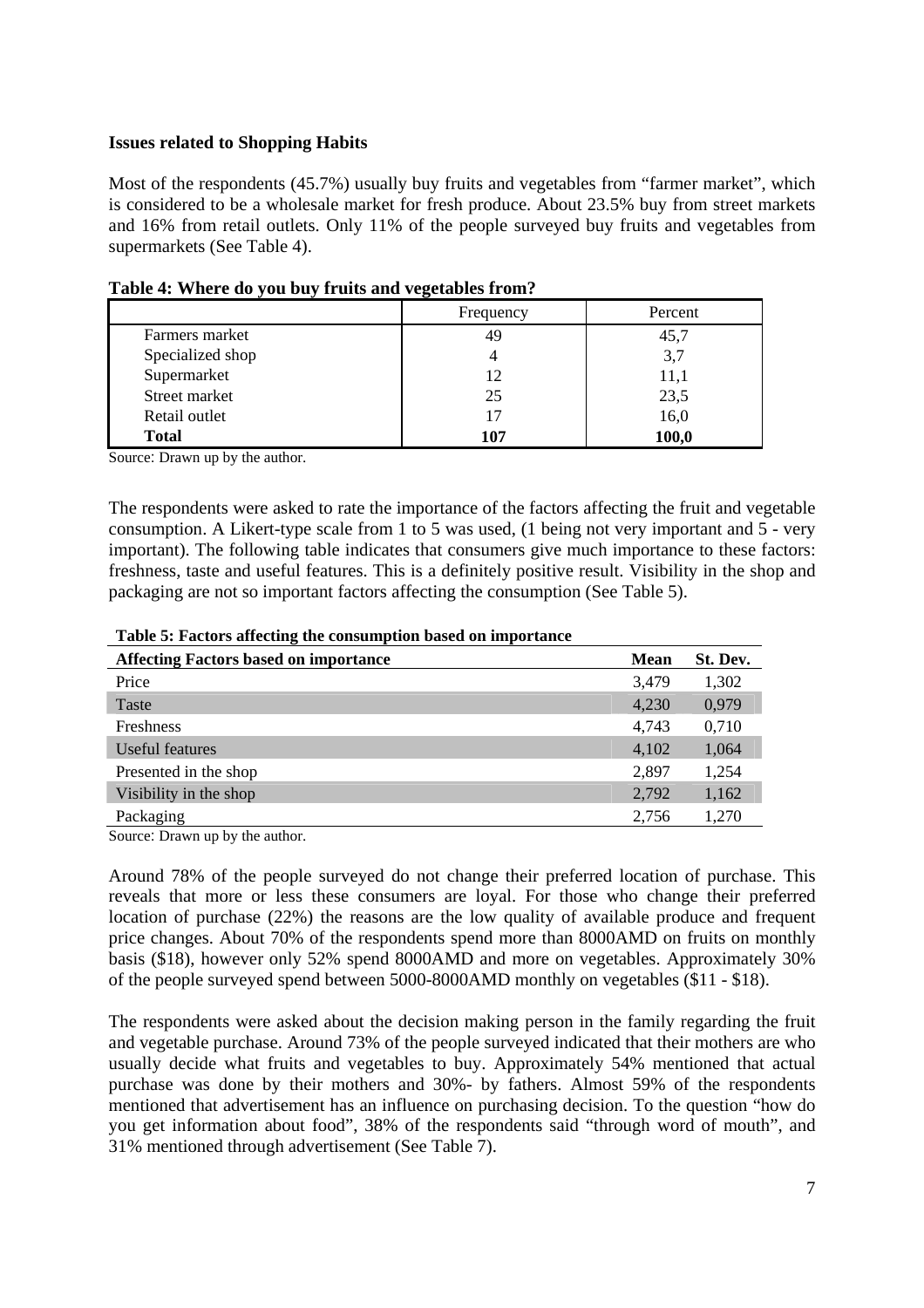|                          | Frequency      | Percent     |
|--------------------------|----------------|-------------|
| Advertisement            | 33             | 30,9        |
| Word of mouth            | 4 <sub>1</sub> | 38,3        |
| Are visible in the shops | 30             | 28,4        |
| Other source             |                | 2,5         |
| Total                    | 107            | <b>00.0</b> |

#### **Table 7: How do you get information about food?**

Source: Drawn up by the author.

#### **Knowledge of Organic Produce**

With regard to the concept the respondents surveyed have about organic produce, table 8 indicates, that there is a predominant trend to identify these foods as chemical free products.

| Organic foods are:                    | Count          | <b>Percent</b> |
|---------------------------------------|----------------|----------------|
| Natural foods                         | 12             | 11,2           |
| Produced without chemical fertilizers | 41             | 38,3           |
| Ecologically clean foods              | 8              | 7.5            |
| Healthier foods                       | 17             | 16             |
| Produced using organic methods        | 13             | 12,1           |
| Other explanations                    | $\overline{4}$ | 3.7            |
| Don't know                            | 12             | 11,2           |
| <b>Total responses</b>                | 107            | <b>100</b>     |

Source: Drawn up by the author.

Around 11% identify these products as more natural and 16% as healthier food. Almost 11% of the people surveyed didn't know the meaning of organic produce. It's worth mentioning some of the other explanations. One respondent told that he considers only his grandfather's products to be organic, very traditional methodology. Another one identified organic as being produce grown by methods used 1000 years ago.

Table 9 shows what opinions about the advantages of organic produce are in the sample. Around 33% think that healthiness is the main advantage of organic produce. Another 32% indicated safety as an important advantage. As table 8 showed earlier, about 11% of the people surveyed didn't know any advantage of organic food.

| ັ<br>ັ<br>Advantage    | Count          | <b>Percent</b> |
|------------------------|----------------|----------------|
| It's tasty             | 11             | 9,9            |
| It's healthy           | 36             | 33,3           |
| It's safe              | 34             | 32,1           |
| It's nutritional       | 12             | 11,1           |
| Better smell           | $\overline{2}$ | 2,5            |
| Don't know             | 12             | 11,1           |
| <b>Total responses</b> | 107            | <b>100</b>     |

#### **Table 9: Advantages of organic produce.**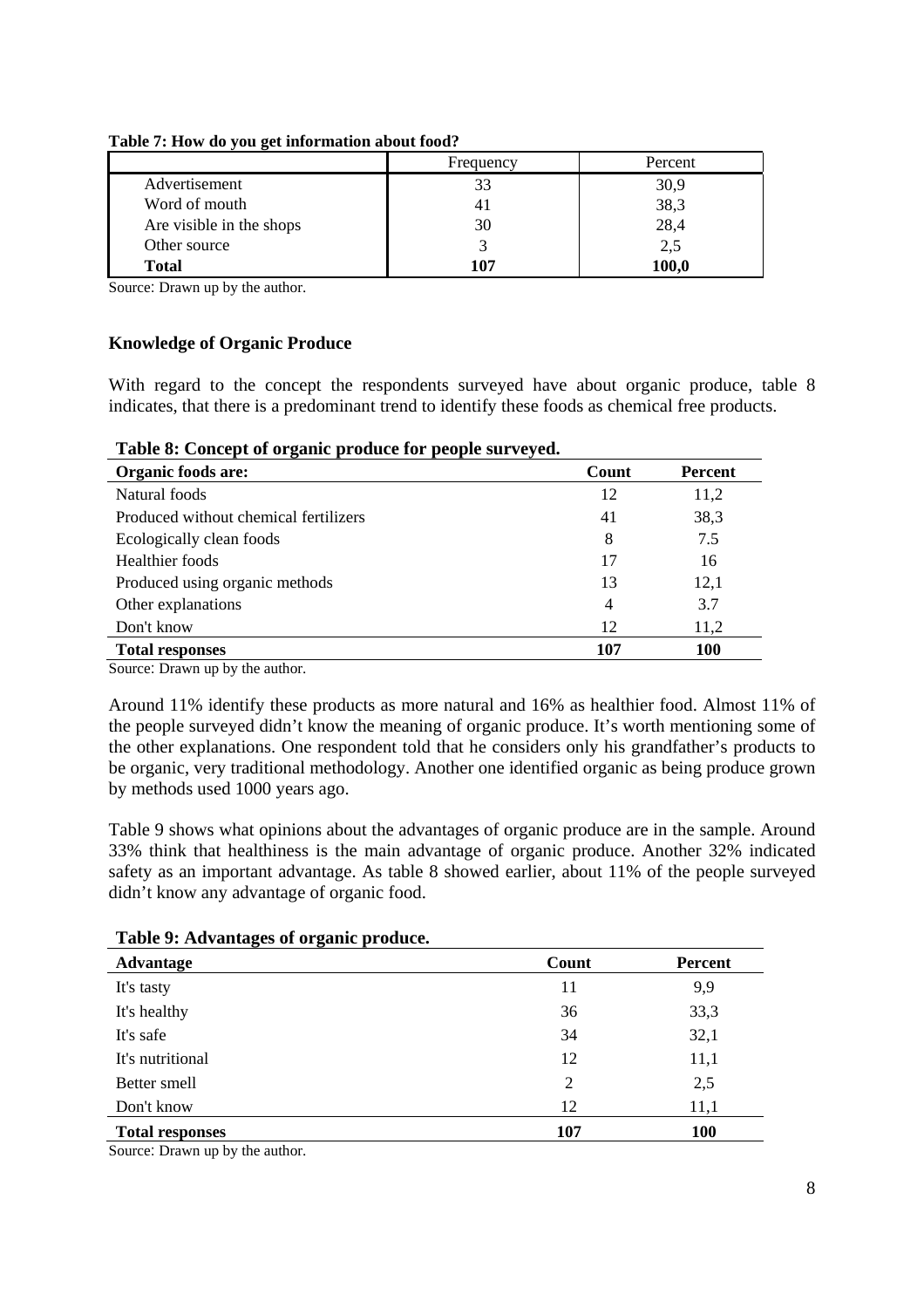The respondents were asked whether or not they are aware of any organization stimulating the organic agriculture in Armenia. Table 10 shows the summary of the responses.

The vast majority of the people surveyed (65.4%) didn't know any organization actively involved in the Armenian organic movement. Around 16.8% of the respondents knew about the activities of SHEN NGO. Fruitful Armenia or sometimes mentioned as Argentinean investment by 11% of the respondents was in the second place. The third (10.3%) is the Green Lane, recently established NGO, which was also known by 11 people in the sample.

| <b>Organizations</b>   | ້<br>ັ<br>Count | . .<br>% of responses | % of cases |
|------------------------|-----------------|-----------------------|------------|
| <b>SHEN</b>            | 18              | 14,63                 | 16,8       |
| Fruitful Armenia       | 12              | 9,76                  | 11,2       |
| Green Lane             | 11              | 8,94                  | 10,3       |
| <b>ECOGLOBE</b>        |                 | 5,69                  | 6,5        |
| Tamara Fruit           | 3               | 2,44                  | 2,8        |
| <b>AOAF</b>            |                 | 1,63                  | 1,9        |
| Don't know             | 70              | 56,91                 | 65,4       |
| <b>Total responses</b> | 123             | <b>100</b>            | 114,9      |

**Table 10: Awareness of organic agriculture development projects in Armenia.** 

Source: Drawn up by the author.

The respondents were asked whether or not they know about the availability of organic produce in Armenia. Table 11 shows that around 55.5% didn't know about the availability of organic fruits and vegetables in Armenia. To the question "Have you ever tried organic produce?", 67% answered "No." (See Tables 11 and 12)

 **Table 11: Are you aware of availability of organic produce in Armenia?** 

|            | Frequency | Percent |
|------------|-----------|---------|
| NO         | 59        | 55,5    |
| <b>YES</b> | 48        | 44,5    |
| Total      | 107       | 100.0   |

Source: Drawn up by the author.

 **Table 12: Have you ever tried organically grown products?** 

|            | Frequency | Percent |
|------------|-----------|---------|
| NО         |           | 66.     |
| <b>YES</b> | 36        | 33,3    |
| Total      |           |         |

Source: Drawn up by the author.

To the question "Why don't you buy organic produce?", 64.2% of the people surveyed answered that they *don't know where to buy*, another 25% told that the reason of not buying is the *lack of knowledge*. About 10.3% of the respondents indicated that there might be a possibility of fraud (See Table 13).

| Table 13: The reasons of not using organic produce. |  |  |
|-----------------------------------------------------|--|--|

|                           | Frequency | Percent |
|---------------------------|-----------|---------|
| I don't know where to buy | 69        | 64,5    |
| Possibility of fraud      |           | 10.3    |
| Lack of knowledge         | 26        | 24,3    |
| High prices               |           | 0.9     |
| <b>Total</b>              | 107       | 100,0   |

Source: Drawn up by the author.

The respondents were asked to evaluate different aspects related to organic products. To assess these attributes, a Likert-type scale has been used, assessing sentences from 1-5 according to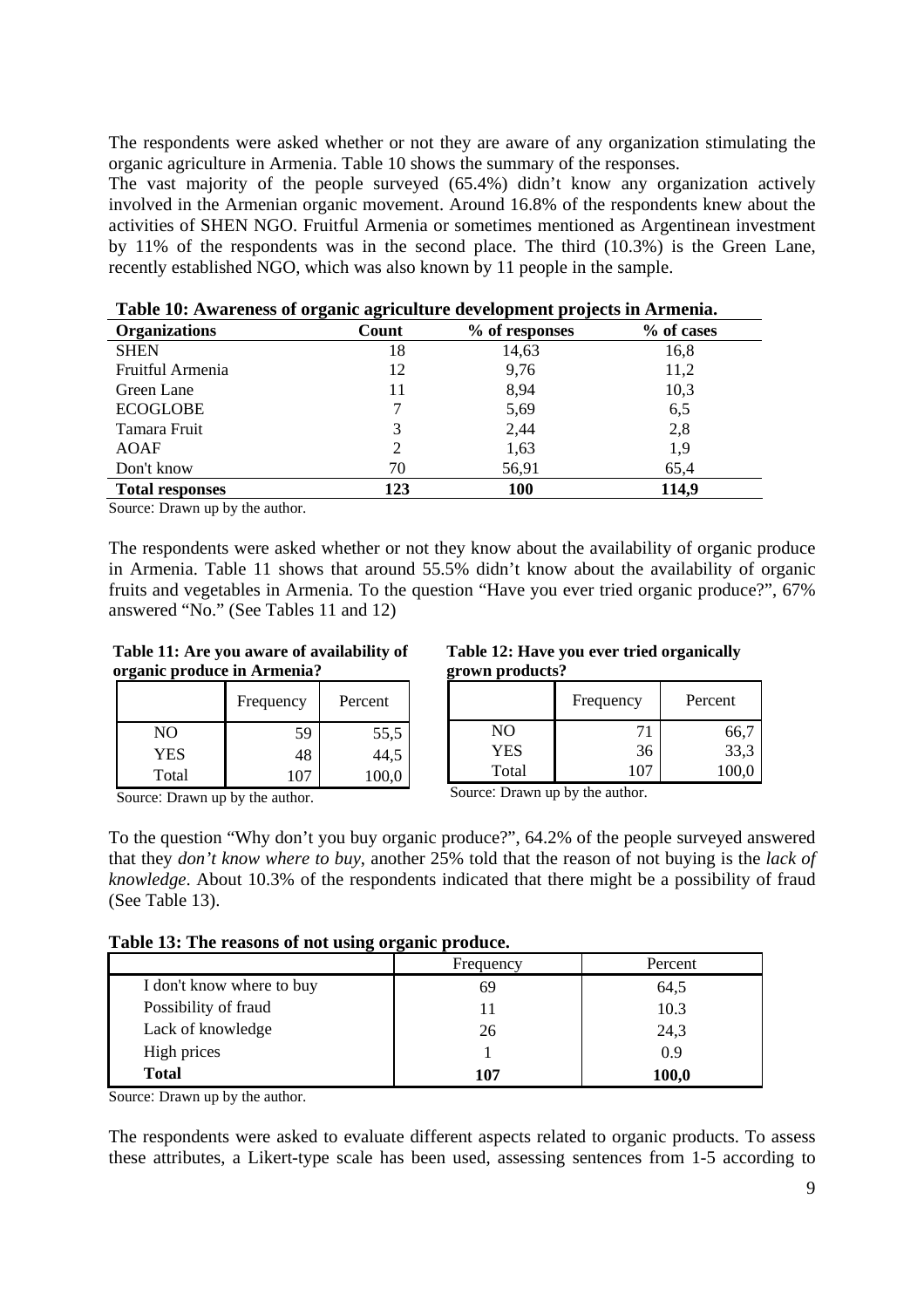their meaning: 1 (totally disagree) to 5 (totally agree). As it was shown in Table 9, respondents are seen to be favorable towards organic produce, with the average score for organic produce being 3.56 out of 5.

The highly valued aspects were: the fact that they are more natural, relationship with health, high quality, the fact that they contain less toxic and dangerous waste. The vast majority of the people surveyed disagree that organic foods are a fraud or like a fashion. This is a positive result. The respondents also don't think that organic foods are worse than conventional ones (See Table 14).

| <b>Attributes</b>                                          | <b>Mean</b> | St. Dev. |
|------------------------------------------------------------|-------------|----------|
| Organic foods are healthy                                  | 4,52        | 0,838    |
| Organic foods are more natural                             | 4,49        | 0,860    |
| Organic foods are of higher quality                        | 4,52        | 0,838    |
| Organic foods are more environment-friendly                | 4,57        | 0,825    |
| Organic foods are of better smell/flavor                   | 3,88        | 0,944    |
| Organic foods produce less toxic and dangerous waste       | 4,05        | 0,820    |
| Organic foods are of higher level of guarantee and control | 3,46        | 1,049    |
| Organic foods are more expensive                           | 4,00        | 0,870    |
| Organic foods don't last long                              | 3,24        | 0,898    |
| Organic foods don't look as good                           | 3,01        | 1,014    |
| Organic foods are a fraud                                  | 2,22        | 1,304    |
| Organic foods are like fashion                             | 1,92        | 1,132    |
| Organic foods are worse than conventional ones             | 1,65        | 0,867    |
| Organic foods are more difficult to find                   | 4,25        | 0,773    |

**Table 14: Respondents' attitudes towards organic produce** 

Source: Drawn up by the author. The structure was adopted from Robles et al. (2005).

The respondents were also asked how they would make sure that the produce is organic. Around 33.3% (of which 33% with higher education) told that they will find out that through difference in taste, which of course is not a right answer. A clearly positive response is *"Certified".* About 32.1% of the people surveyed give importance to certification as a way to be assured that the product is organic. However, only 32% of these respondents are highly educated. So, education has no clear role selecting the assurance factors. Respondents who give importance to TRUST make only 8.6% of the sample (See Table 15). Only seven people out of 107 require "special packaging" to be assured that the produce is organic.

| <b>Attributes</b>        | <b>Frequency</b> | <b>Percent</b> |
|--------------------------|------------------|----------------|
| Difference in taste      | 36               | 33,3           |
| Difference in appearance | 8                | 7,4            |
| Difference in price      |                  | 4,9            |
| I trust                  | 9                | 8,6            |
| Certified                | 35               | 32,1           |
| Special packaging        |                  | 6,2            |
| Labeled duly             | 3                | 2,5            |
| Other                    | 4                | 3,7            |
| <b>Total</b>             | 107              | 100,0          |

**Table 15: Assurance factors that the produce is organic.**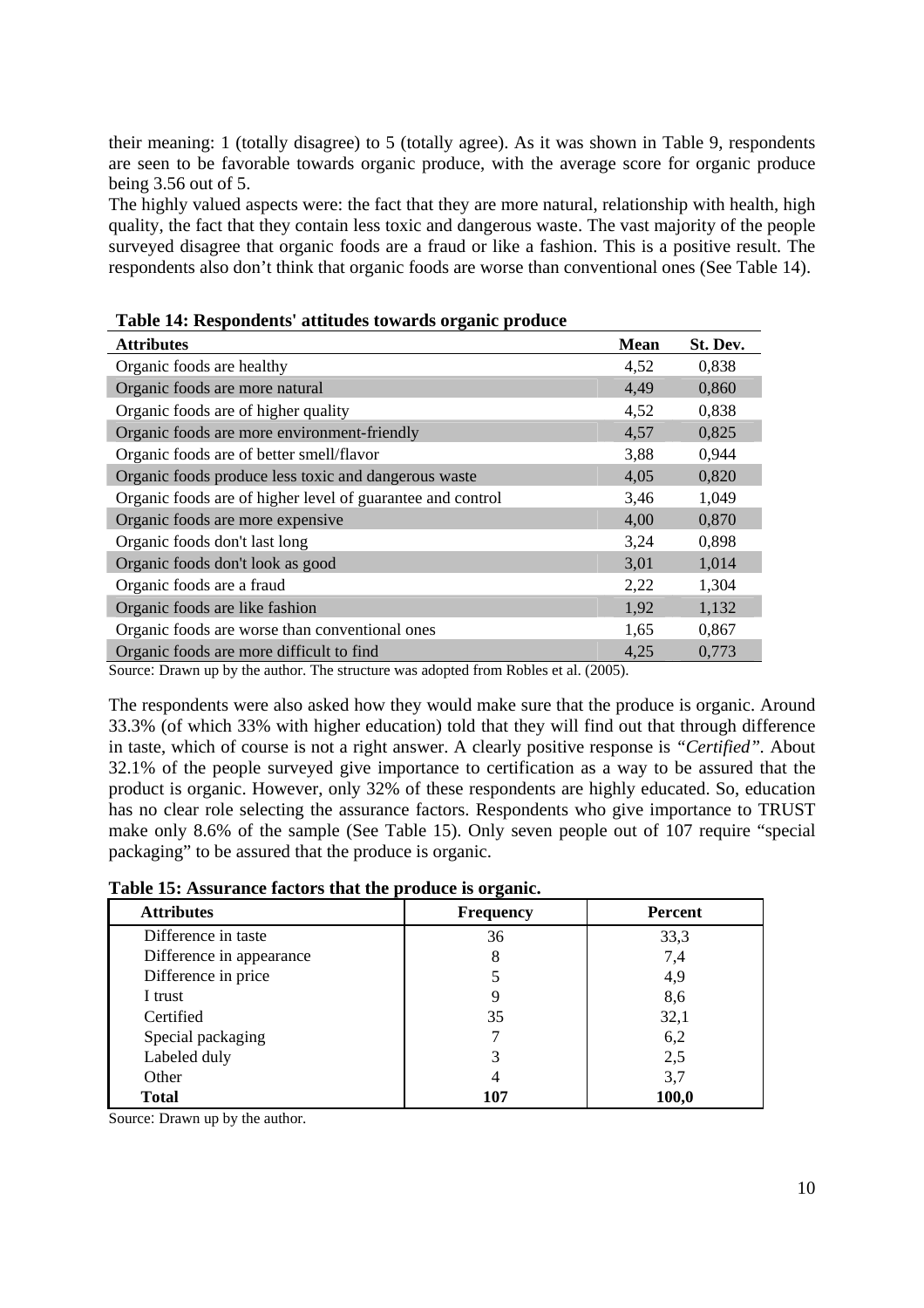To the question "where would you prefer to acquire organically grown fruits and vegetables from", around 48% of the respondents surveyed answered *"from specialized shops".*  Approximately 25% and 23% of the people surveyed were willing to acquire organic produce from *"supermarkets"* and *"farmers market"* respectively (See Table 16). It was surprising to see that only one respondent preferred the organic produce to be delivered. This can be explained with the fact that they realize the price of that service to be expensive.

|                          | Frequency | Percent |
|--------------------------|-----------|---------|
| Delivered at home/office |           | 1.2     |
| Specialized shops        | 52        | 48,1    |
| Supermarkets             | 26        | 24,7    |
| Farmer markets           | 25        | 23,5    |
| Other                    |           | 2,5     |
| <b>Total</b>             | 107       | 100,0   |

**Table 16: Preferred method to acquire organic fruits and vegetables.** 

Source: Drawn up by the author.

Foreign studies also indicate that consumers, who use organic produce, generally buy this type of product in specialized stores (herbalist's stores, stores selling dietary products) and superstores (Robles, Vannini, De la Puente, Fernandez-Revuelta, 2005).

About 69% of the respondents surveyed were willing to regularly be informed how to get organic produce (See Table 17). Out of 74 respondents, who were willing to get information regularly, 29 (40%) provided some contact information. This is a clearly positive result. They chiefly provided their personal e-mail addresses and some provided telephone numbers.

| Table 17: Willingness to be informed about how to acquire organic produce. |  |
|----------------------------------------------------------------------------|--|
|----------------------------------------------------------------------------|--|

|              |           | __      |
|--------------|-----------|---------|
|              | Frequency | Percent |
| NO           | ົ<br>ر ر  | 30,8    |
| YES          | 74        | 69,2    |
| <b>Total</b> | 107       | 100,0   |
| --<br>$\sim$ |           |         |

Source: Drawn up by the author.

The respondents were asked to identify their preferred media to get information about organic produce and organic agriculture in general. Table 18 shows that 38% of the respondents prefer to get info through special TV Programs, another 23% prefers TV advertisement. Newspaper is also an important information source for around 17% of the people surveyed.

## **Table 18: Preferred media to get information about organic produce.**

| . .                 |                |         |
|---------------------|----------------|---------|
|                     | Frequency      | Percent |
| Special TV programs | 4 <sub>1</sub> | 38,3    |
| TV advertisement    | 25             | 23,4    |
| Other advertisement | 15             | 14,0    |
| Radio               |                | 2,8     |
| Newspapers          | 18             | 16,8    |
| Word of mouth       |                | 4,7     |
| <b>Total</b>        | 107            | 100,0   |

Source: Drawn up by the author.

The respondents were asked whether or not they are willing-to-pay a premium for organically grown produce. Table 19 shows surprising results. **Only 12% of the respondents were not**  willing to pay any premium. The rest of the people were ready to pay some price premiums.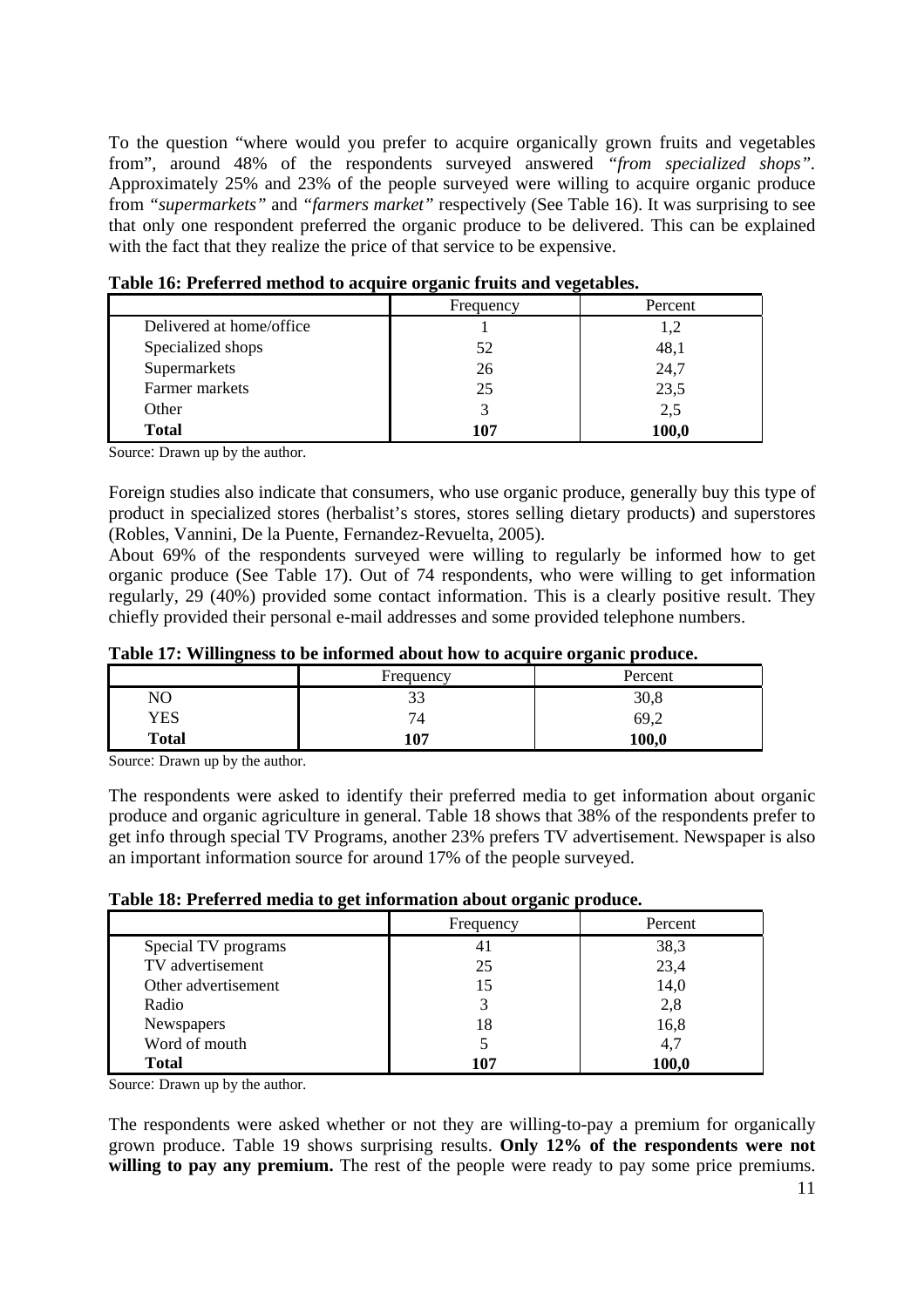Around 45% of the people surveyed mentioned about their willingness to pay a price premium between 10 and 20 percent. Approximately 15% and 16% of the respondents showed readiness to pay 20-30% and 30-50% price premiums respectively. All in all, it can be said that about 60% of the sample is willing-to-pay a price premium between 10 and 30 percent (See Table 19).

|            |              | Frequency | Percent |
|------------|--------------|-----------|---------|
|            | NO.          | 13        | 12,1    |
| <b>YES</b> | $< 10\%$     | 11        | 10,3    |
| <b>YES</b> | 10-20%       | 48        | 44,9    |
| <b>YES</b> | 20-30%       | 16        | 15,0    |
| <b>YES</b> | 30-50%       | 17        | 15,9    |
| <b>YES</b> | 50-75%       | 1         | 0,9     |
| <b>YES</b> | 75-100%      | 1         | 0,9     |
|            | <b>Total</b> | 107       | 100,0   |

**Table 19: Willingness-to-Pay a price premium for organically grown produce.** 

Source: Drawn up by the author.

The cross-tabulation results show that 84.2% of female respondents were willing to pay a price premium for organic produce, likewise, around 91% of the males surveyed showed willingnessto-pay a premium. About 52% of those male respondents, who were willing to pay a premium, indicated that the price premium will be between 10 and 20 percent. It's worth mentioning that around 49% from those female respondents who were ready to pay more, expressed willingness paying between 10-20 percent price premiums. However, the symmetric measure analysis showed that there is not so strong association between "Gender" and "willingness-to-pay a price premium" variables (contingency coefficient was 0.098). There were relatively active associations between "willingness-to-pay a price premium" and "Income", "Education", and "Number of children under 17 in the family" variables.

Table 20 showed that 46.4% and 47.5% of people surveyed belonging to the income groups "101,000-200,000 AMD" and "200,000 AMD and more" respectively, were ready to pay a premium of 10-20% (Correlation coefficient is 0.11, sig. 0.382).

It's interesting that in their study Govindasamy, Ramu and John Italia (1998) found gender variable to be significant and negative. Their results showed that males were 12% less likely to pay a price premium for organic produce. The willingness-to-pay a premium is greater for those who have high incomes. In their sample, those under 36 years of age were 50% more likely to pay a premium for organically grown produce than those over 65 were (Govindasamy et al.1998).

|                 |                |          | Cross tabulation (% within income group) |        |             |          |         |
|-----------------|----------------|----------|------------------------------------------|--------|-------------|----------|---------|
|                 | N <sub>O</sub> | $< 10\%$ | $10 - 20%$                               | 20-30% | $30 - 50\%$ | 50-75%   | 75-100% |
| $< 50,000$ AMD  | 50             | 50       | 0                                        | 0      |             | $\theta$ | 0       |
| 51,000-100,000  | 18,2           | 0,0      | 36,4                                     | 18.2   | 27.3        | 0.0      | 0,0     |
| 101,000-200,000 | 7.1            | 17.9     | 46.4                                     | 14.3   | 10.7        | 3.6      | 0,0     |
| $> 201,000$ AMD | 12.5           |          | 47,5                                     | 15     | 17.5        |          | 2.5     |
| <b>Total</b>    | 12.1           | 10.3     | 44.9                                     | 15.0   | 15,9        | 0.9      | 0.9     |

**Table 20: Average Family Monthly Income \* Willingness-to-pay a Premium.**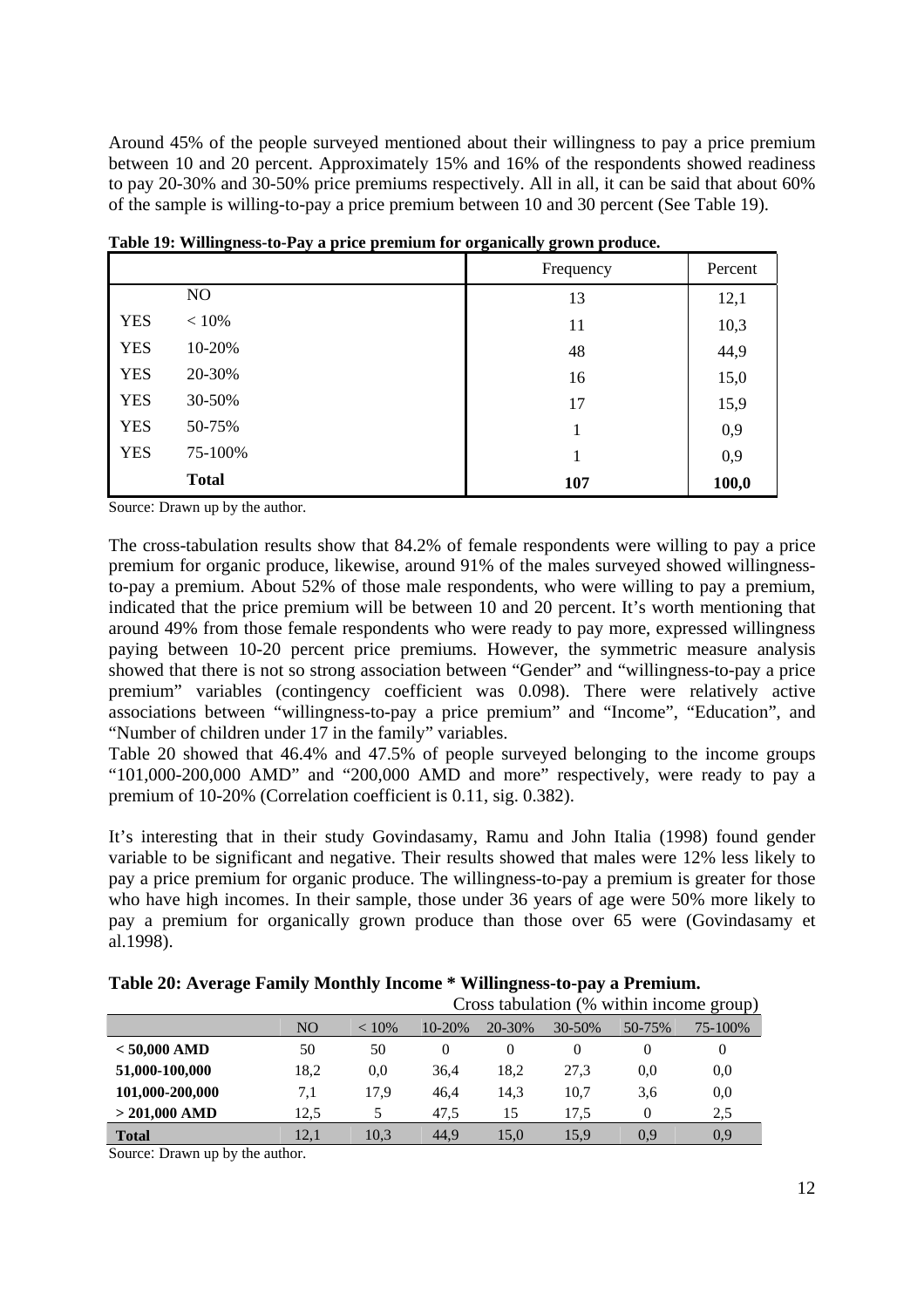Table 21 shows the situation in our sample. It indicated that 85% of those between the ages 25 and 35 have expressed a willingness to pay a premium of 10-30% for organic produce.

|                  |                  |              |        |                | Cross tabulation (% within the group) |          |              |  |
|------------------|------------------|--------------|--------|----------------|---------------------------------------|----------|--------------|--|
| <b>Number FM</b> | NO.              | $< 10\%$     | 10-20% | 20-30%         | 30-50%                                | 50-75%   | 75-100%      |  |
| 1                | $\boldsymbol{0}$ | $\mathbf{0}$ | $100*$ | $\overline{0}$ | $\mathbf{0}$                          | $\theta$ | $\mathbf{0}$ |  |
| $2 - 3$          | 10,3             | 6,9          | 41,4   | 13,8           | 24,1                                  | 0,0      | 3,4          |  |
| $4 - 5$          | 14,3             | 11,9         | 50,0   | 14,3           | 7,1                                   | 2,4      | 0,0          |  |
| >5               | 11,1             | 11,1         | 22,2   | 22,2           | 33,3                                  | 0,0      | 0,0          |  |
|                  |                  |              |        |                |                                       |          |              |  |
| <b>AGE</b>       | N <sub>O</sub>   | < 10%        | 10-20% | 20-30%         | 30-50%                                | 50-75%   | 75-100%      |  |
| < 25             | 16,7             | 22,2         | 38,9   | 5,6            | 16,7                                  | 0,0      | 0,0          |  |
|                  |                  |              |        |                |                                       |          |              |  |
| $25 - 35$        | 5,0              | 5,0          | 65,0   | 20,0           | 5,0                                   | 0,0      | 0,0          |  |
|                  |                  |              |        |                |                                       |          |              |  |
| $35 - 50$        | 12,1             | 6,1          | 36,4   | 15,2           | 24,2                                  | 3,0      | 3,0          |  |
|                  |                  |              |        |                |                                       |          |              |  |
| > 50             | 20,0             | 10,0         | 40,0   | 20,0           | 10,0                                  | 0,0      | 0,0          |  |

**Table 21: Number of family members (FM) \* Age of the respondent\* Willingnessto-pay a Premium.** 

Source: Drawn up by the author.<br>\*there was only one person, who lived alone, and was willing to pay a premium,

Findings showed that almost 90% of those with non-complete higher and higher education (PhD/MS included) were willing to pay a price premium. Approximately 67% of those with technical college and secondary education expressed their willingness to pay a price premium for organically grown produce.

The variable "Number of children under 17 in the family" is very important factor. Almost all families with one or two children under 17 years of age showed their willingness to pay a price premium for organic products.

## **Conclusions and Recommendations**

The study findings suggest that **lack of knowledge and information** is one of the variables playing one of the most important roles in consumption of the organic produce.

**An intensive promotion and information campaign should be implemented, so that consumers can get to know the exact meaning of organic produce, their advantages and the regulation procedures that guarantee their quality to avoid the possibility of fraud.** 

The results of this study showed that the majority of the people surveyed would be willing to acquire organic produce and that certain socio-demographic characteristics do impact the willingness to pay a price premium for organic products. Specifically, the profile of household that would most likely purchase organically grown produce, would be smaller and high-income. Younger households in which females are doing the majority of food purchase also are most probable to pay a price premium for organic produce.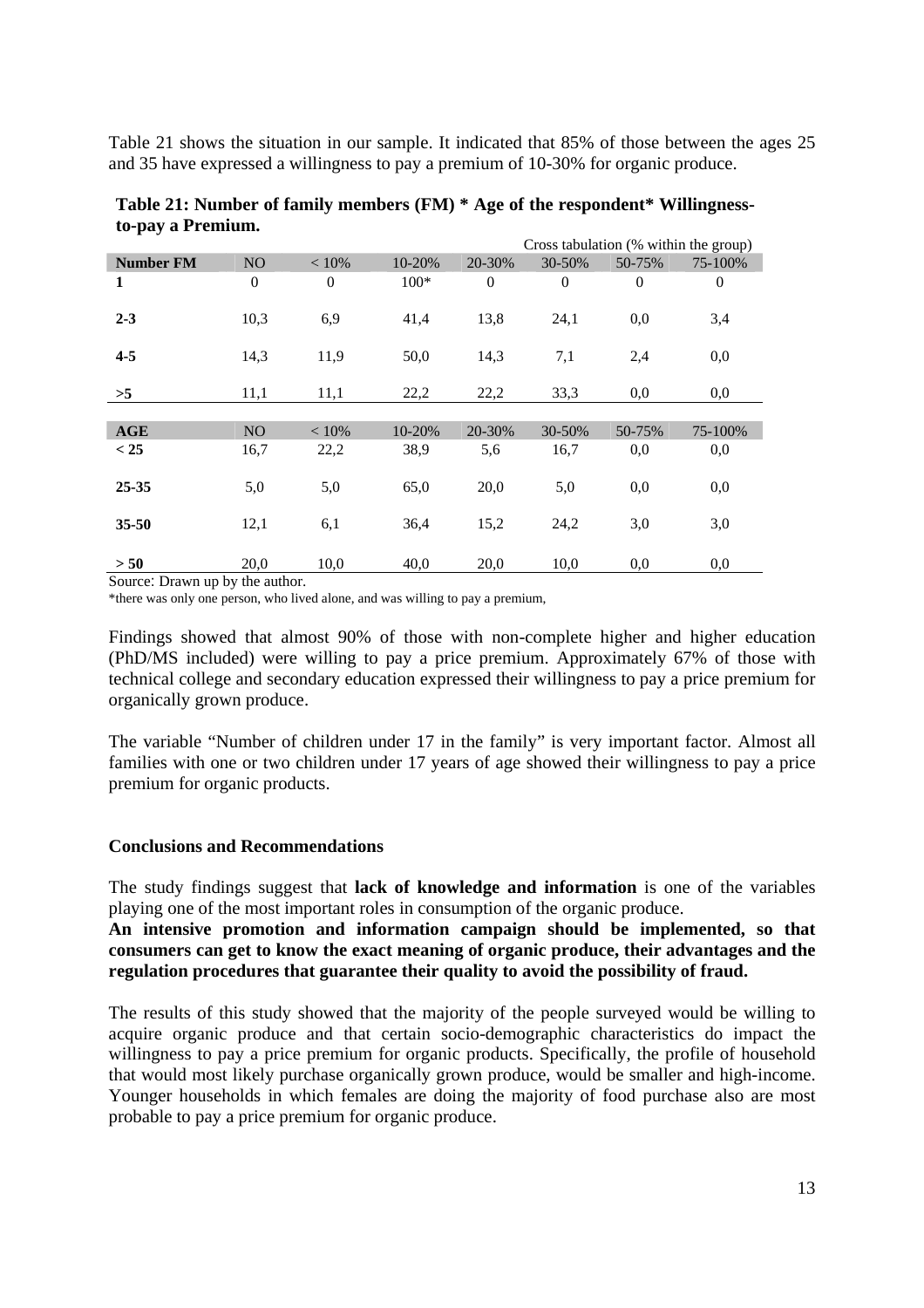Findings showed that the vast majority of those with higher education were willing to pay a price premium. Almost all families with one or two children under 17 years of age showed their willingness to pay a price premium for organic produce.

Overall, our respondents were very close to the concept of **infrequent and occasional buyers**. According to Michels et al. (2003), cited by Luth and Spiller (2004) infrequent and occasional buyers 1) are rather motivated by hedonic (e.g. taste) or health arguments while regular buyers put more stress on positive external effects associated with organic food (e.g. environmental protection), 2) show a clear preference for supermarkets and farmer markets opposed to organic or health food shops (specialized shops), 3) can be characterized by less knowledge about market facts such as certification labels, specific organic brands, appropriate consumption locations, etc. 4) are generally younger that regular buyers, 5) mainly prefer fruits and vegetables, cereals, while regular buyers chiefly choose organic dairy products or organic meat, and 6) exhibit less willingness to pay a price premium and show little knowledge of prices.

Our respondents qualify to the majority of the abovementioned characteristics. However, they are most likely to become regular buyers, due to appropriate information campaign and promotion activities. It's worth mentioning again that the majority of the people surveyed stated their willingness to obtain organic produce from **specialized shops and pay a price premium**. This is a definitely positive sign towards becoming a regular buyer.

An information asymmetry might emerge among the consumers buying organically grown produce and cause problems in the organic produce market. It is known that organic produce is perceived to be of higher quality than conventionally grown produce, but organic growing methods are relatively costly than conventional ones. Without proper certification, consumers are very limited to verify whether the fruits and vegetables they buy are organically grown, as they are generally limited to visual inspection before purchase, and eating the food after purchase (Ward et al. 2004). The most effective way to resolve the information asymmetry problems is **certification or licensing**. It is possible to alleviate the information asymmetry through certification, when consumers believe the certifying organization. The more trust the consumers place in the certifying institution, the more likely they will be willing to pay a price premium for certified organic produce, and the more effective the certification process will be in enlarging the market for organic produce. Around 32% of the respondents indicated that they would be assured whether the produce is organically grown only if the produce is **"Certified."** In this regard, local certifying organizations should provide consumers with assurances related to the production methods used and ensure farmers that conventional growers will not be able to make claims to produce organically. More communication efforts should be carried out to educate the consumers and increase their knowledge of organic produce.

**Health** and **physical fitness** issues should be placed with organic produce. It's worth trying the organic produce in combination with regionality as a promising market potential. In order to attract new consumers, the organic produce range should be enlarged by innovative and imaginative products. Organic produce should be placed among their conventional equivalents rather than in separate blocks, in order to be noticed by infrequent and occasional buyers. Box scheme – home/office delivery service, already implemented by SHEN, should continue although it's a more expensive way. However, it also helps spreading out the information among the neighbors, office mates, etc. Kindergartens, nursery schools should be approached as potential wholesale consumers of organic produce.

Together with expansion of organic produce market, consumers' perceptions and awareness change as well. The identification of consumer profiles that affect the likelihood of willingness to pay for organic produce will be valuable when the market keeps growing.